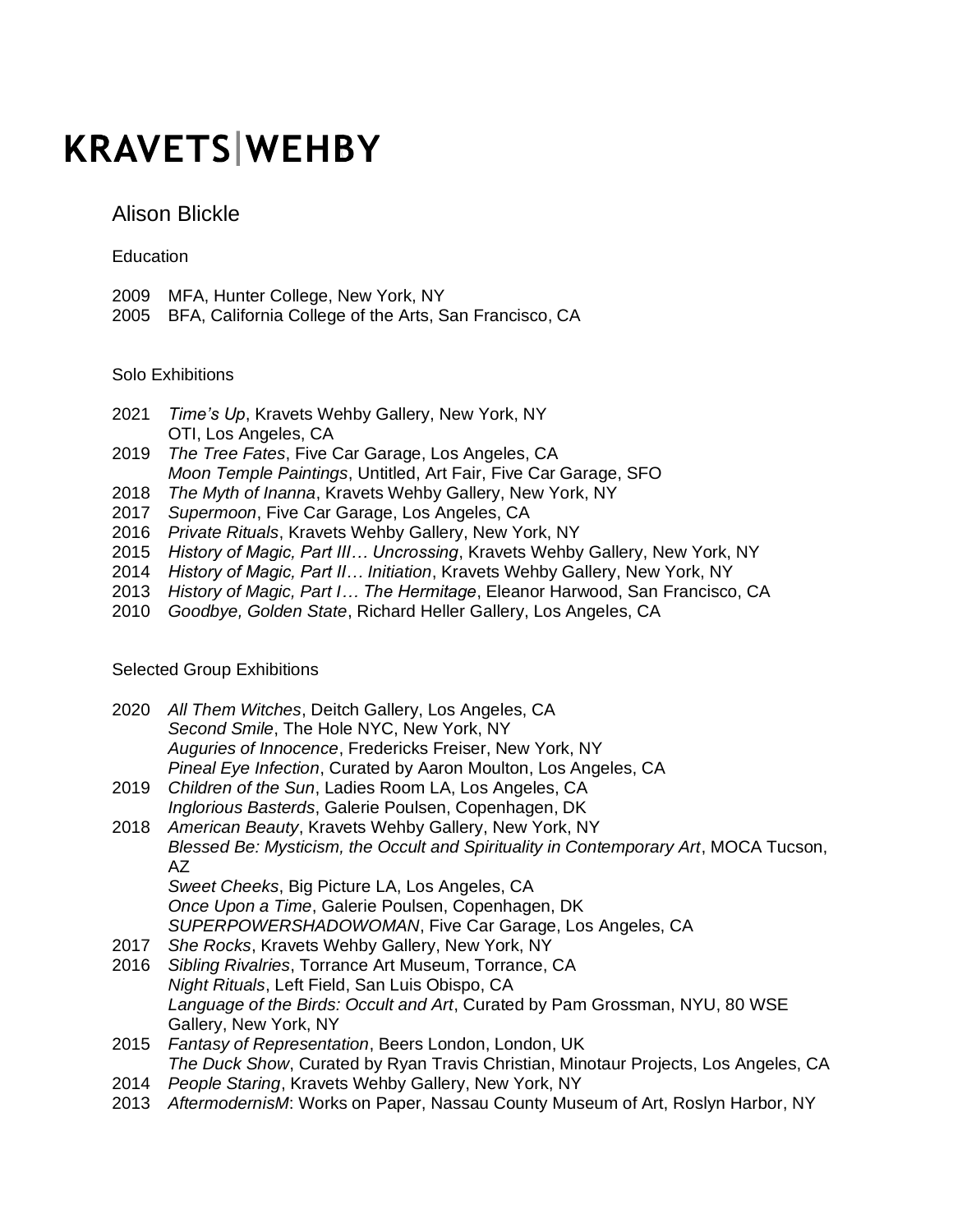*Good Intentions*, Curated by Ben Lee Handler, Subliminal Projects, Lost Angeles, CA *The Archaic Revival*, Curated by Dani Tull & Edoud Van Rijn, Zic Zerp, Rotterdam, The **Netherlands** *Wide Shot*, The Pool NYC Campiello Giustinian, Venice, Italy *Desaturated Rainbow,* Curated by Colette Robbins & Amir Fallah Field Projects, New York, NY *Desaturated Rainbow,* Curated by Colette Robbins & Amir Fallah, Paul Kopeikin Gallery, Los Angeles, CA *Fall Salon,* Kinkead Contemporary, Los Angeles, CA *See You in September Par Avion,* Parlour, Siena, Italy *The Big Show*, Silas Marder Gallery, Bridgehampton, NY 2012 *Portrait of a Generation,* The Hole, New York, NY *ArtPadSF,* Eleanor Harwood, San Francisco, CA 2011 *Pornucopia,* Allegra LaViola, New York, NY *The Archaic Revival,* Curated by Dani Tull Las Cienegas Projects, Los Angeles, CA *BATTLE OF THE BRUSH,* Curated by Tom Sanford Bryant Park, New York, NY 2010 *POSTERMAT,* Curated by Kathy Grayson The Hole, New York, NY Parlour, New York, NY *Re:Form School* ,The Hole, New York, *Fragments,* Curated by Meenakshi Thirukode Parlour, New York, NY *Structures Within An Intervention,* Curated by Leslie Rosa & Ciara Gilmartin The Guild Gallery, New York, NY *Marked,* Like the Spice, Brooklyn, NY 2009 *The Open,* Deitch Projects, New York, NY *Golden Girls,* Parlour, New York, NY *Marginalia,* MTS Gallery, Anchorage, AK 2008 *Conceptual Figures,* Deitch Projects, New York, NY *By Invitation Only,* Kinz, Tillou, & Feigen, New York, NY

- *Dangerous Women,* DFN Gallery, New York, NY
- 2007 *Pink Polemic,* Kravets Wehby, New York, NY Aqua Art Miami, Miami, FL Via Eleanor Harwood Gallery in San Francisco

## Bibliography

|  |  |  |  |  |  | 2020 Dazed. Get witchy! How a new exhibition is invoking the supernatural, March 2020 |  |
|--|--|--|--|--|--|---------------------------------------------------------------------------------------|--|
|--|--|--|--|--|--|---------------------------------------------------------------------------------------|--|

- 2019 [Artillery,](https://artillerymag.com/mindful-parking/) *Mindful Parking: 5 Car Garage*, September 2019
- 2016 [Vice,](https://www.vice.com/en/article/4xqz4m/magical-birth-rituals-figure-paintings) *Surreal Figure Paintings Illuminate Magical Sisterhoods*, November 2016 [Juxtapoz,](https://www.juxtapoz.com/news/painting/alison-blickle-s-private-rituals/) *Alison Blickle's Private Rituals*, October 2016
- 2013 Hi-Fructose, *Preview: Alison Blickle's ["The History of Magic, Part I… The](http://hifructose.com/2013/04/30/preview-alison-blickles-the-history-of-magic-part-i-the-hermitage/)  [Hermitage](http://hifructose.com/2013/04/30/preview-alison-blickles-the-history-of-magic-part-i-the-hermitage/)*  7×7, *[Eight Gallery Shows to Catch Before the Art Fairs Hit](http://www.7x7.com/arts-culture/8-gallery-exhibitions-catch-art-fairs-hit)*, 2013. Empty Kingdom, *[Alison Blickle in SF!](http://www.emptykingdom.com/featured/alison-blickle-in-sf/)*, 2013. Phantasmaphile, *[Alison Blickle Show!](http://www.phantasmaphile.com/2013/04/alison-blickle-show.html)*, 2013. ARTNAU, *[Alison Blickle](http://www.artnau.com/2013/03/alison-blickle/)*, 2013.
- 2012 [Portrait of a Generation, The Hole \(exhibition catalogue\), 2012.](http://shop.theholenyc.com/products/portrait-of-a-generation) Art Critical, *[A Debate of One's Own](http://www.artcritical.com/2012/12/17/rema-hort-mann/)*, December 2012. Empty Kingdom, *Alison Blickle*[, September 2012.](http://www.emptykingdom.com/main/featured/alison-blickle/#more-64851) Juxtapoz Magazine, *[The Works of Alison Blickle](http://www.juxtapoz.com/Current/the-works-of-alison-blickle)*, August 2012. Juxtapoz Magazine, *[Painted Babes by Alison Blickle](http://www.juxtapoz.com/Erotica/painted-babes-by-alison-blickle)*, June 2012. [Construction Mag,](http://constructionmag.tumblr.com/post/24294145327/tacticalshoyu-alison-blickle-paintings) *Alison Blickle*, June 2012. New American Paintings, *[From the Armory and Scope Art Fairs](http://newamericanpaintings.wordpress.com/2012/03/10/lee-gainer-from-the-armory-and-scope-art-fairs/)*, March 2012.